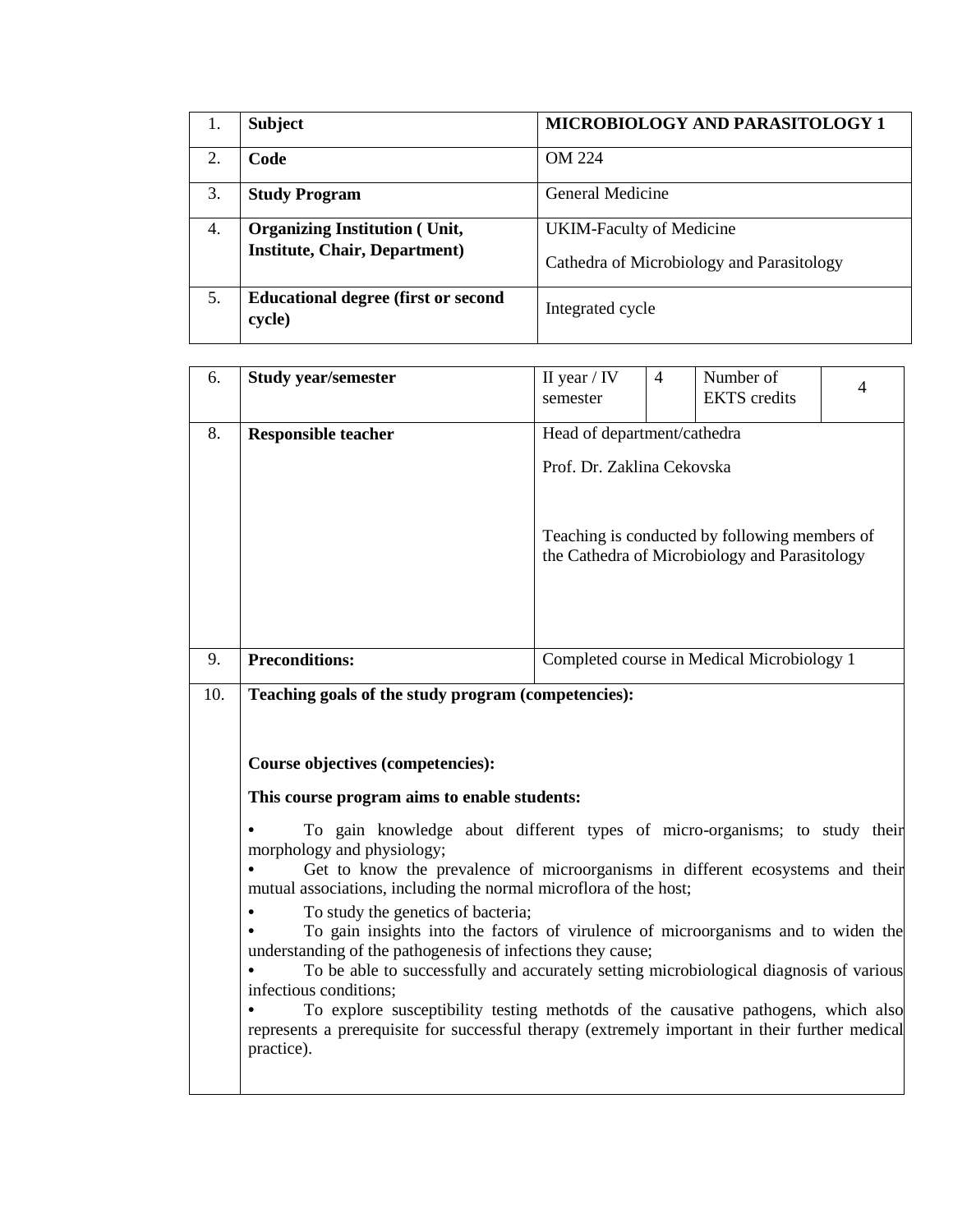| 11. | Content of the study program:                                                                                                                                                                                                                                                                                                                                                                                                                                                                           |              |                                                    |                        |                                                   |  |  |  |  |
|-----|---------------------------------------------------------------------------------------------------------------------------------------------------------------------------------------------------------------------------------------------------------------------------------------------------------------------------------------------------------------------------------------------------------------------------------------------------------------------------------------------------------|--------------|----------------------------------------------------|------------------------|---------------------------------------------------|--|--|--|--|
|     | <b>Theoretical course:</b>                                                                                                                                                                                                                                                                                                                                                                                                                                                                              |              |                                                    |                        |                                                   |  |  |  |  |
|     | • Introduction to Microbiology;<br>• Morphology and structure of microorganism;<br>• Physiology of the microorganisms;<br>• Genetics of microorganisms;<br>· Effect of physical and chemical agents on microorganisms;<br>· Distribution of microorganisms and their interactions;<br>· Pathogenicity of microorganisms and pathogenesis of infections;<br>· Selected host of pathogens;<br>• Basic principles of microbiological diagnosis                                                             |              |                                                    |                        |                                                   |  |  |  |  |
|     | <b>Practical classes:</b>                                                                                                                                                                                                                                                                                                                                                                                                                                                                               |              |                                                    |                        |                                                   |  |  |  |  |
|     | · Purpose and method of operation of microbiological laboratories;<br>· Microscopic examination of micro-organisms;<br>· Isolation and cultivation of microorganisms;<br>• Examination of the biochemical activity of micro-organisms;<br>· Sterilization and disinfection;<br>• Application of serological reactions in laboratory diagnostics;<br>• Techniques to investigate the antimicrobial effect;<br>• Proper sampling, transporting and processing of samples for microbiological examination; |              |                                                    |                        |                                                   |  |  |  |  |
| 12. | <b>Methods of studying:</b><br>Interactive teaching, practical course, seminars                                                                                                                                                                                                                                                                                                                                                                                                                         |              |                                                    |                        |                                                   |  |  |  |  |
| 13. | <b>Total number of hours:</b><br>120 hours                                                                                                                                                                                                                                                                                                                                                                                                                                                              |              |                                                    |                        |                                                   |  |  |  |  |
| 14. | Distribution of available time:                                                                                                                                                                                                                                                                                                                                                                                                                                                                         |              |                                                    |                        |                                                   |  |  |  |  |
| 15. | Type of educational<br>activity                                                                                                                                                                                                                                                                                                                                                                                                                                                                         | 15.1         | course                                             | Lectures-theoretical   | 30 hours teaching                                 |  |  |  |  |
|     |                                                                                                                                                                                                                                                                                                                                                                                                                                                                                                         | 15.2<br>16.1 | clinical),<br>seminars,<br>team work<br>Home study | Practical (laboratory, | 30 hours practical<br>course/seminars<br>60 hours |  |  |  |  |
|     |                                                                                                                                                                                                                                                                                                                                                                                                                                                                                                         |              |                                                    |                        |                                                   |  |  |  |  |

| 17. | <b>Assessment of knowledge:</b> | points |
|-----|---------------------------------|--------|
|     |                                 |        |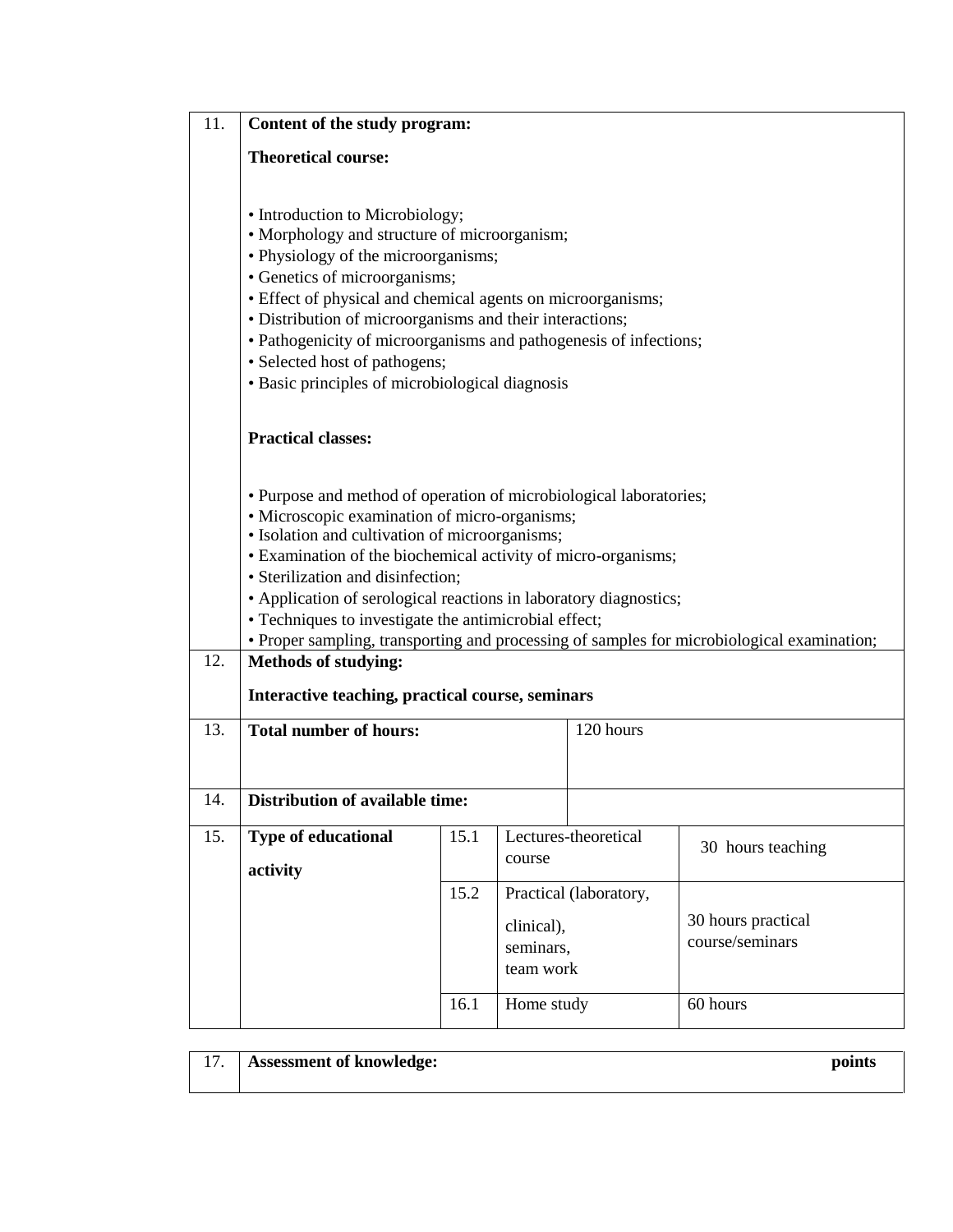|     | 17.1                                                | <b>Tests</b>                                                |                      |                                                                                      |                                                           |                         | min. - max               |  |
|-----|-----------------------------------------------------|-------------------------------------------------------------|----------------------|--------------------------------------------------------------------------------------|-----------------------------------------------------------|-------------------------|--------------------------|--|
|     |                                                     |                                                             |                      | 1. Continuous tests                                                                  |                                                           |                         |                          |  |
|     |                                                     |                                                             |                      | + Selected parts from theoretical microbiology                                       |                                                           |                         |                          |  |
|     |                                                     |                                                             |                      |                                                                                      | points                                                    |                         | $12 - 20$                |  |
|     |                                                     |                                                             |                      | plus theoretical second part                                                         | 2. Continuous test from first practical part (first half) |                         |                          |  |
|     |                                                     |                                                             |                      |                                                                                      | points                                                    |                         | $18 - 30$                |  |
|     | Final exam                                          |                                                             | Oral part            | points                                                                               |                                                           | min.- max.<br>$21 - 34$ |                          |  |
|     | 17.2                                                | Seminar work/project<br>(presentation: written and<br>oral) |                      | Seminar work                                                                         |                                                           | points                  | $min. - max.$<br>$0 - 3$ |  |
|     | 17.3                                                | Active participation                                        |                      |                                                                                      |                                                           |                         | min.- max.               |  |
|     |                                                     |                                                             |                      | Theoretical course                                                                   |                                                           | points                  | $1 - 3$                  |  |
|     |                                                     |                                                             |                      | Practical course                                                                     |                                                           | points                  | $8 - 10$                 |  |
|     |                                                     |                                                             |                      | $51\% - 60\% = 1$ point<br>$61\% - 91\% = 2 \text{ points}$<br>91% - 100% = 3 points | Attendance at theoretical course                          |                         |                          |  |
|     |                                                     |                                                             |                      |                                                                                      |                                                           |                         |                          |  |
|     |                                                     |                                                             |                      |                                                                                      | Practical course (24 practical course of 3 hours)         |                         |                          |  |
| 18. | Knowledge<br>assessment criteria:<br>(points/grade) |                                                             | to 59 points         |                                                                                      |                                                           |                         | $5$ (five) F             |  |
|     |                                                     |                                                             | from 60 to 68 points |                                                                                      | $6$ (six) E                                               |                         |                          |  |
|     |                                                     |                                                             |                      | from 69 to 76 points                                                                 |                                                           | $7$ (seven) D           |                          |  |
|     |                                                     |                                                             |                      | from 77 to 84 points                                                                 |                                                           | 8 (eight) C             |                          |  |
|     |                                                     |                                                             | from 85 to 92 points |                                                                                      | 9 (nine) B                                                |                         |                          |  |